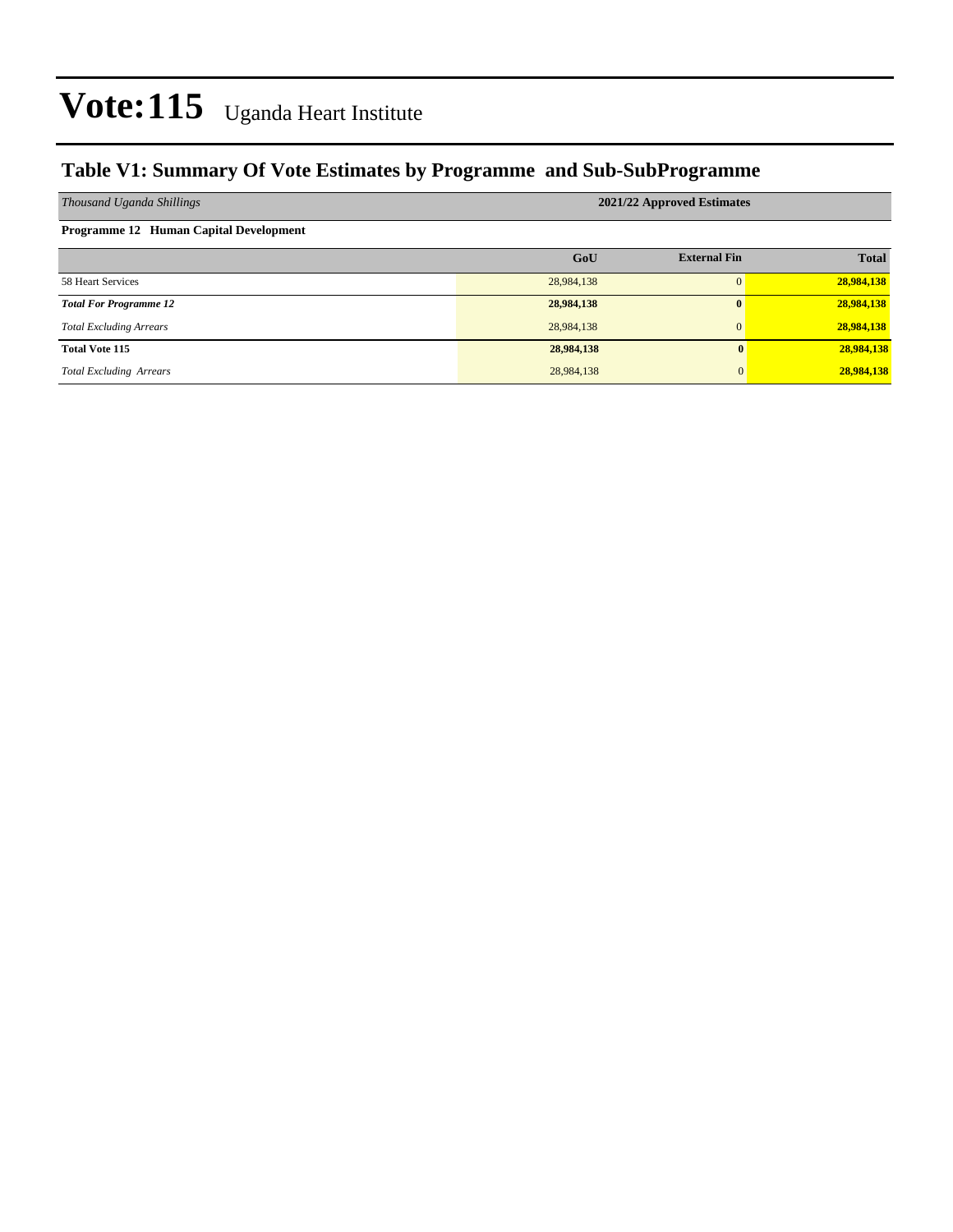### **Table V2: Summary Of Vote Estimates by Sub-SubProgramme,Department and Project**

| Thousand Uganda Shillings                                                 |                  | 2020/21 Approved Budget |                |              |              |                               | 2021/22 Approved Estimates |  |  |
|---------------------------------------------------------------------------|------------------|-------------------------|----------------|--------------|--------------|-------------------------------|----------------------------|--|--|
| <b>Sub-SubProgramme 58 Heart Services</b>                                 |                  |                         |                |              |              |                               |                            |  |  |
| <b>Recurrent Budget Estimates</b>                                         | <b>Wage</b>      | <b>Non-Wage</b>         | <b>AIA</b>     | <b>Total</b> | <b>Wage</b>  | <b>Non-Wage</b>               | <b>Total</b>               |  |  |
| 01 Management                                                             | 4,599,180        | 5,285,559               | $\mathbf{0}$   | 9,884,739    | 4,659,459    | 8,990,909                     | 13,650,368                 |  |  |
| 02 Medical Services                                                       | $\overline{0}$   | 10,435,308              | $\mathbf{0}$   | 10,435,308   | $\mathbf{0}$ | 6,666,770                     | 6,666,770                  |  |  |
| 03 Internal Audit                                                         | $\overline{0}$   | 17,000                  | $\mathbf{0}$   | 17,000       | $\mathbf{0}$ | 17,000                        | 17,000                     |  |  |
| <b>Total Recurrent Budget Estimates for Sub-</b><br><b>SubProgramme</b>   | 4,599,180        | 15,737,867              | $\bf{0}$       | 20,337,047   | 4,659,459    | 15,674,679                    | 20,334,138                 |  |  |
| Development Budget Estimates                                              | <b>GoU Dev't</b> | <b>External Fin</b>     | <b>AIA</b>     | <b>Total</b> |              | <b>GoU Dev't External Fin</b> | <b>Total</b>               |  |  |
| 1526 Uganda Heart Institute Infrastructure Development<br>Project         | 150,000          | $\mathbf{0}$            | $\mathbf{0}$   | 150,000      | 4,150,000    | $\overline{0}$                | 4,150,000                  |  |  |
| 1568 Retooling of Uganda Heart Institute                                  | 4,500,000        | $\mathbf{0}$            | $\mathbf{0}$   | 4,500,000    | 4,500,000    | $\overline{0}$                | 4,500,000                  |  |  |
| <b>Total Development Budget Estimates for Sub-</b><br><b>SubProgramme</b> | 4,650,000        | $\mathbf{0}$            | $\bf{0}$       | 4,650,000    | 8,650,000    | $\bf{0}$                      | 8,650,000                  |  |  |
|                                                                           | GoU              | <b>External Fin</b>     | <b>AIA</b>     | <b>Total</b> | GoU          | <b>External Fin</b>           | <b>Total</b>               |  |  |
| <b>Total For Sub-SubProgramme 58</b>                                      | 24,987,047       | $\bf{0}$                | $\bf{0}$       | 24.987.047   | 28,984,138   | $\bf{0}$                      | 28,984,138                 |  |  |
| <b>Total Excluding Arrears</b>                                            | 24,923,859       | $\mathbf{0}$            | $\mathbf{0}$   | 24,923,859   | 28,984,138   | $\overline{0}$                | 28,984,138                 |  |  |
| <b>Total Vote 115</b>                                                     | 24,987,047       | 0                       | $\bf{0}$       | 24,987,047   | 28,984,138   | $\mathbf{0}$                  | 28,984,138                 |  |  |
| <b>Total Excluding Arrears</b>                                            | 24,923,859       | $\mathbf{0}$            | $\overline{0}$ | 24,923,859   | 28,984,138   | $\overline{0}$                | 28,984,138                 |  |  |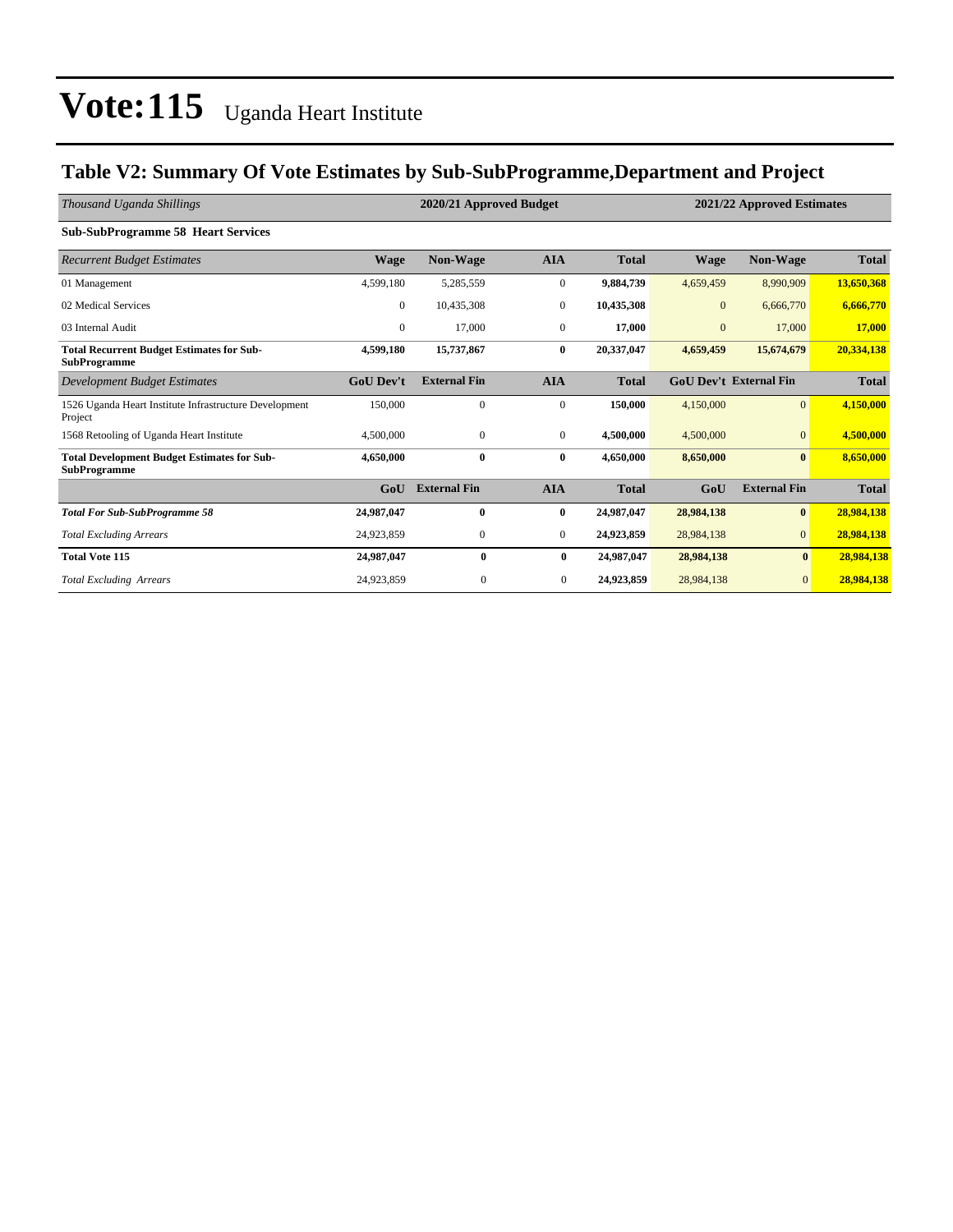### **Table V3: Summary Vote Estimates by Item**

| Thousand Uganda Shillings                                   |            | 2020/21 Approved Budget<br>2021/22 Approved Estimates |                  |              |            |                     |              |
|-------------------------------------------------------------|------------|-------------------------------------------------------|------------------|--------------|------------|---------------------|--------------|
|                                                             | GoU        | <b>External Fin</b>                                   | AIA              | <b>Total</b> | GoU        | <b>External Fin</b> | <b>Total</b> |
| <b>Employees, Goods and Services (Outputs Provided)</b>     | 20,273,859 | $\bf{0}$                                              | $\bf{0}$         | 20,273,859   | 20,334,138 | $\boldsymbol{0}$    | 20,334,138   |
| 211101 General Staff Salaries                               | 4,599,180  | $\bf{0}$                                              | $\bf{0}$         | 4,599,180    | 4,659,459  | $\bf{0}$            | 4,659,459    |
| 211103 Allowances (Inc. Casuals, Temporary)                 | 1,822,300  | $\bf{0}$                                              | $\bf{0}$         | 1,822,300    | 1,672,300  | $\bf{0}$            | 1,672,300    |
| 212101 Social Security Contributions                        | 165,000    | $\bf{0}$                                              | $\bf{0}$         | 165,000      | 294,122    | $\bf{0}$            | 294,122      |
| 212102 Pension for General Civil Service                    | 117,151    | $\bf{0}$                                              | $\bf{0}$         | 117,151      | 117,151    | $\bf{0}$            | 117,151      |
| 213001 Medical expenses (To employees)                      | 150,000    | $\bf{0}$                                              | $\bf{0}$         | 150,000      | 150,000    | $\bf{0}$            | 150,000      |
| 213002 Incapacity, death benefits and funeral expenses      | 22,500     | $\bf{0}$                                              | $\bf{0}$         | 22,500       | 22,500     | $\bf{0}$            | 22,500       |
| 213004 Gratuity Expenses                                    | 264,192    | 0                                                     | $\bf{0}$         | 264,192      | 264,192    | $\bf{0}$            | 264,192      |
| 221001 Advertising and Public Relations                     | 80,000     | $\bf{0}$                                              | $\bf{0}$         | 80,000       | 80,000     | $\bf{0}$            | 80,000       |
| 221002 Workshops and Seminars                               | 52,400     | $\bf{0}$                                              | $\bf{0}$         | 52,400       | 52,400     | $\bf{0}$            | 52,400       |
| 221003 Staff Training                                       | 536,810    | $\bf{0}$                                              | $\bf{0}$         | 536,810      | 247,405    | $\bf{0}$            | 247,405      |
| 221004 Recruitment Expenses                                 | 20,000     | $\bf{0}$                                              | $\bf{0}$         | 20,000       | 50,000     | $\bf{0}$            | 50,000       |
| 221006 Commissions and related charges                      | 250,000    | 0                                                     | $\bf{0}$         | 250,000      | 250,000    | $\bf{0}$            | 250,000      |
| 221007 Books, Periodicals & Newspapers                      | 14,000     | $\bf{0}$                                              | $\bf{0}$         | 14,000       | 14,000     | $\bf{0}$            | 14,000       |
| 221008 Computer supplies and Information Technology<br>(TT) | 22,500     | $\bf{0}$                                              | $\bf{0}$         | 22,500       | 22,500     | $\bf{0}$            | 22,500       |
| 221009 Welfare and Entertainment                            | 125,400    | $\bf{0}$                                              | $\bf{0}$         | 125,400      | 125,400    | $\bf{0}$            | 125,400      |
| 221010 Special Meals and Drinks                             | 180,000    | 0                                                     | $\bf{0}$         | 180,000      | 180,000    | $\bf{0}$            | 180,000      |
| 221011 Printing, Stationery, Photocopying and Binding       | 93,021     | $\bf{0}$                                              | $\bf{0}$         | 93,021       | 93,021     | $\bf{0}$            | 93,021       |
| 221012 Small Office Equipment                               | 15,500     | $\bf{0}$                                              | $\bf{0}$         | 15,500       | 15,500     | $\bf{0}$            | 15,500       |
| 221014 Bank Charges and other Bank related costs            | 5,000      | $\bf{0}$                                              | $\bf{0}$         | 5,000        | 5,000      | $\bf{0}$            | 5,000        |
| 221016 IFMS Recurrent costs                                 | 47,000     | 0                                                     | $\bf{0}$         | 47,000       | 47,000     | $\bf{0}$            | 47,000       |
| 222001 Telecommunications                                   | 185,000    | 0                                                     | $\bf{0}$         | 185,000      | 185,000    | $\bf{0}$            | 185,000      |
| 222002 Postage and Courier                                  | 5,000      | $\bf{0}$                                              | $\bf{0}$         | 5,000        | 5,000      | $\bf{0}$            | 5,000        |
| 223004 Guard and Security services                          | 10,000     | $\bf{0}$                                              | 0                | 10,000       | 52,214     | $\bf{0}$            | 52,214       |
| 223005 Electricity                                          | 231,984    | $\bf{0}$                                              | $\bf{0}$         | 231,984      | 290,000    | $\bf{0}$            | 290,000      |
| 223006 Water                                                | 115,000    | 0                                                     | $\bf{0}$         | 115,000      | 115,000    | $\bf{0}$            | 115,000      |
| 223007 Other Utilities- (fuel, gas, firewood, charcoal)     | 10,000     | 0                                                     | $\bf{0}$         | 10,000       | 10,000     | $\bf{0}$            | 10,000       |
| 224001 Medical Supplies                                     | 5,658,770  | $\bf{0}$                                              | $\bf{0}$         | 5,658,770    | 5,658,770  | $\bf{0}$            | 5,658,770    |
| 224004 Cleaning and Sanitation                              | 129,400    | $\bf{0}$                                              | $\bf{0}$         | 129,400      | 252,000    | $\bf{0}$            | 252,000      |
| 224005 Uniforms, Beddings and Protective Gear               | 40,000     | $\bf{0}$                                              | $\bf{0}$         | 40,000       | 40,000     | $\bf{0}$            | 40,000       |
| 225001 Consultancy Services- Short term                     | 3,282,990  | $\bf{0}$                                              | $\bf{0}$         | 3,282,990    | 3,397,902  | $\bf{0}$            | 3,397,902    |
| 226001 Insurances                                           | 257,000    | $\bf{0}$                                              | $\bf{0}$         | 257,000      | 257,000    | $\bf{0}$            | 257,000      |
| 227001 Travel inland                                        | 419,174    | $\bf{0}$                                              | $\boldsymbol{0}$ | 419,174      | 419,174    | $\bf{0}$            | 419,174      |
| 227002 Travel abroad                                        | 197,460    | 0                                                     | $\bf{0}$         | 197,460      | 60,000     | $\bf{0}$            | 60,000       |
| 227003 Carriage, Haulage, Freight and transport hire        | 5,000      | $\bf{0}$                                              | $\bf{0}$         | 5,000        | 5,000      | $\bf{0}$            | 5,000        |
| 227004 Fuel, Lubricants and Oils                            | 295,127    | 0                                                     | $\bf{0}$         | 295,127      | 295,128    | $\bf{0}$            | 295,128      |
| 228001 Maintenance - Civil                                  | 30,000     | 0                                                     | $\bf{0}$         | 30,000       | 110,000    | $\bf{0}$            | 110,000      |
| 228002 Maintenance - Vehicles                               | 95,000     | $\bf{0}$                                              | $\bf{0}$         | 95,000       | 95,000     | $\bf{0}$            | 95,000       |
| 228003 Maintenance – Machinery, Equipment $\&$<br>Furniture | 725,000    | $\bf{0}$                                              | $\bf{0}$         | 725,000      | 725,000    | $\bf{0}$            | 725,000      |
| <b>Investment</b> (Capital Purchases)                       | 4,650,000  | $\pmb{0}$                                             | $\bf{0}$         | 4,650,000    | 8,650,000  | $\vert 0 \vert$     | 8,650,000    |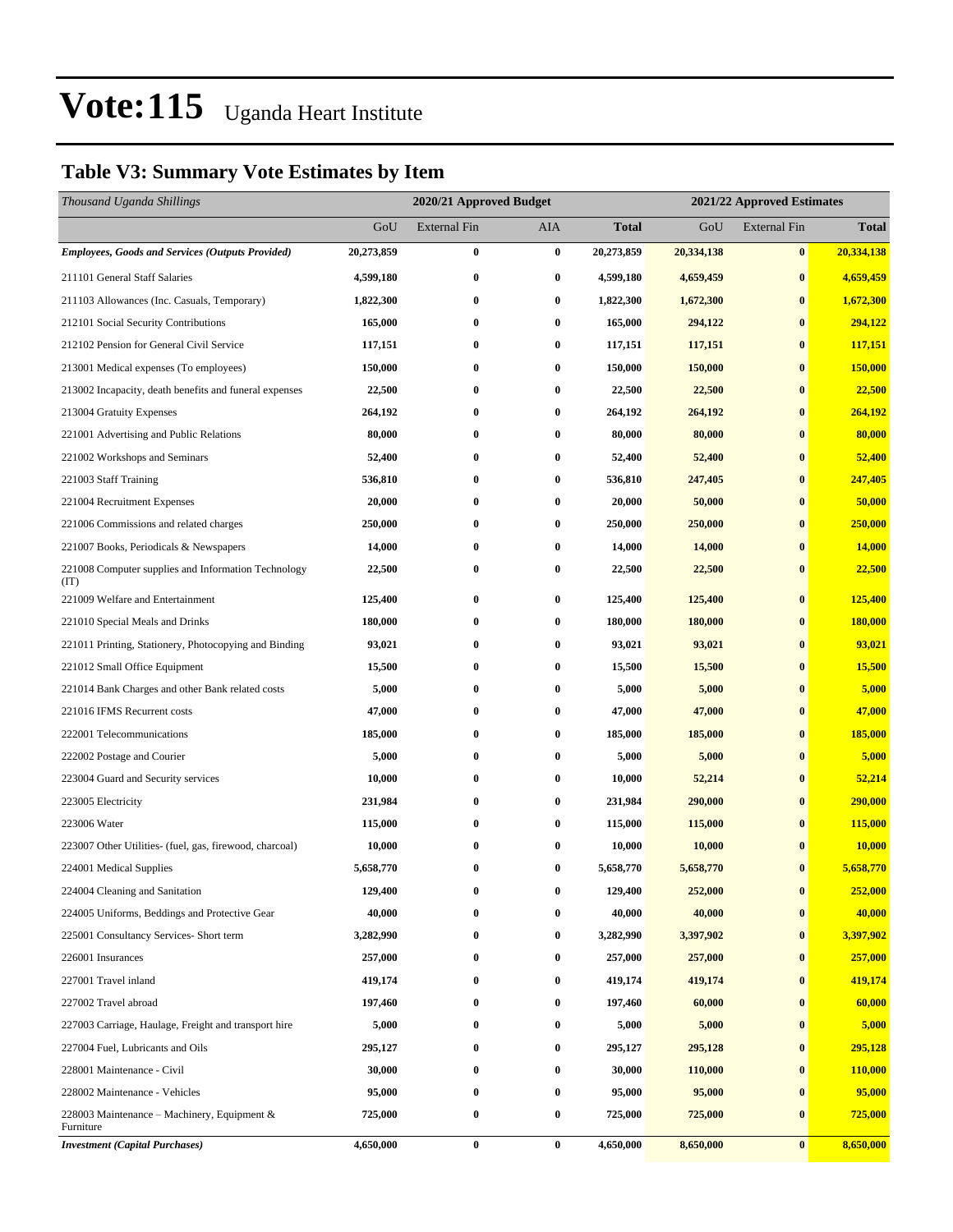| 281501 Environment Impact Assessment for Capital<br>Works          | $\bf{0}$   | $\bf{0}$         | $\mathbf{0}$ | $\bf{0}$   | 175,625    | $\bf{0}$        | 175,625      |
|--------------------------------------------------------------------|------------|------------------|--------------|------------|------------|-----------------|--------------|
| 281503 Engineering and Design Studies & Plans for<br>capital works | 150,000    | $\bf{0}$         | $\bf{0}$     | 150,000    | 2,942,500  | $\bf{0}$        | 2,942,500    |
| 281504 Monitoring, Supervision & Appraisal of Capital<br>work      | $\bf{0}$   | $\bf{0}$         | $\bf{0}$     | $\bf{0}$   | 756,875    | $\bf{0}$        | 756,875      |
| 312101 Non-Residential Buildings                                   | $\bf{0}$   | $\bf{0}$         | $\bf{0}$     | $\bf{0}$   | 275,000    | $\bf{0}$        | 275,000      |
| 312201 Transport Equipment                                         | 450,000    | $\bf{0}$         | $\bf{0}$     | 450,000    | 220,000    | $\bf{0}$        | 220,000      |
| 312202 Machinery and Equipment                                     | 1,188,750  | $\bf{0}$         | $\bf{0}$     | 1,188,750  | 432,250    | $\bf{0}$        | 432,250      |
| 312203 Furniture & Fixtures                                        | 80,000     | $\bf{0}$         | $\bf{0}$     | 80,000     | 90,720     | $\bf{0}$        | 90,720       |
| 312212 Medical Equipment                                           | 2,731,250  | $\bf{0}$         | $\bf{0}$     | 2,731,250  | 3,655,330  | $\bf{0}$        | 3,655,330    |
| 312213 ICT Equipment                                               | 50,000     | $\bf{0}$         | $\bf{0}$     | 50,000     | 101,700    | $\bf{0}$        | 101,700      |
| <b>Arrears</b>                                                     | 63,188     | $\bf{0}$         | $\bf{0}$     | 63,188     | $\bf{0}$   | $\bf{0}$        | $\mathbf{0}$ |
| 321605 Domestic arrears (Budgeting)                                | 63,188     | $\bf{0}$         | $\bf{0}$     | 63,188     | $\bf{0}$   | $\bf{0}$        | $\bf{0}$     |
| <b>Grand Total Vote 115</b>                                        | 24,987,047 | $\bf{0}$         | $\bf{0}$     | 24,987,047 | 28,984,138 | $\bf{0}$        | 28,984,138   |
| <b>Total Excluding Arrears</b>                                     | 24,923,859 | $\boldsymbol{0}$ | $\mathbf{0}$ | 24,923,859 | 28,984,138 | $\vert 0 \vert$ | 28,984,138   |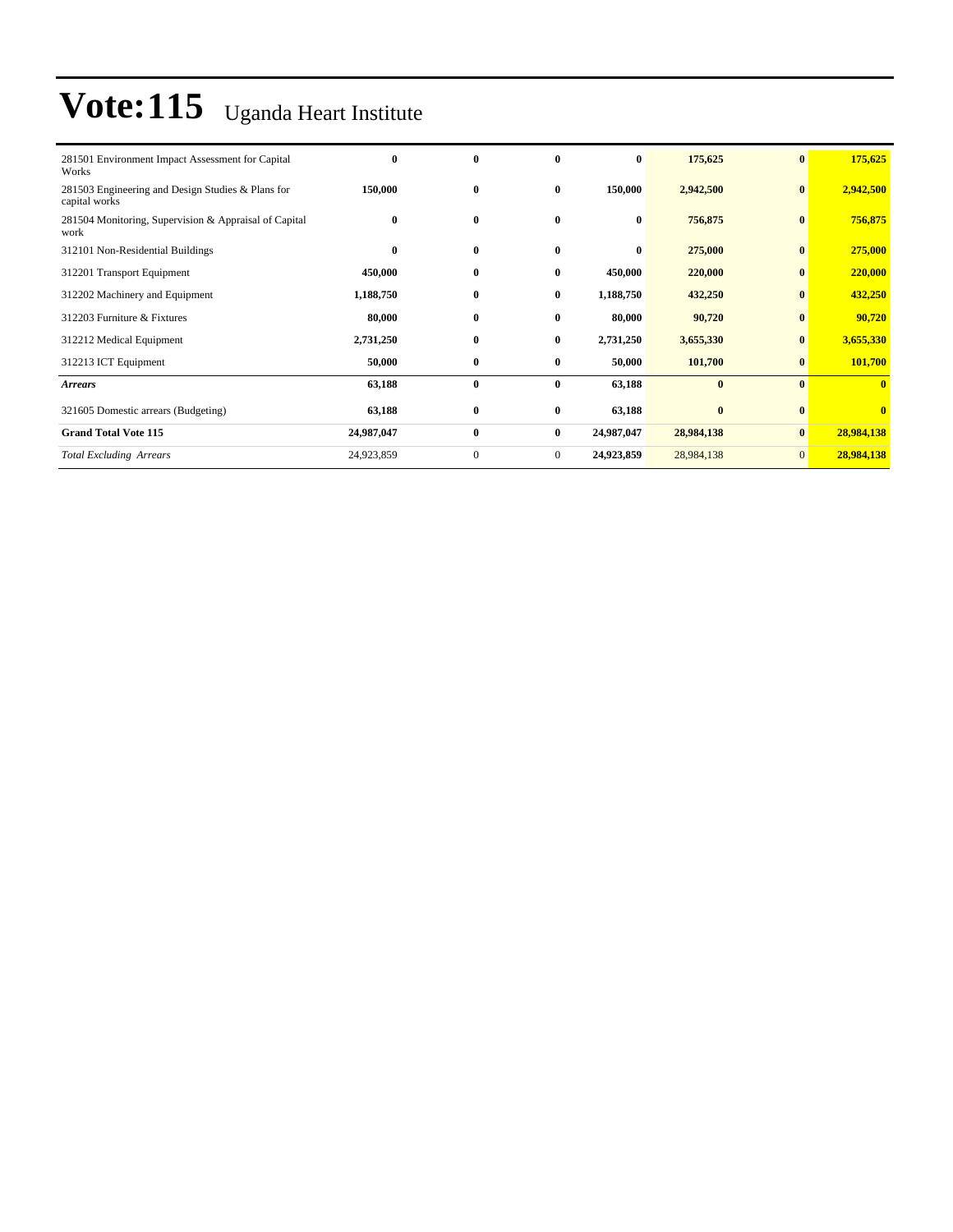### **Table V4: Detailed Estimates by Sub-SubProgramme, Department,Project and Budget Output and Item**

#### *Sub-SubProgrammme 58 Heart Services*

*Recurrent Budget Estimates*

#### **Department 01 Management**

| Thousand Uganda Shillings                                      |                  | 2020/21 Approved Budget |                  |              | 2021/22 Approved Estimates |                 |                         |  |
|----------------------------------------------------------------|------------------|-------------------------|------------------|--------------|----------------------------|-----------------|-------------------------|--|
| <b>Outputs Provided</b>                                        | Wage             | Non Wage                | AIA              | <b>Total</b> | Wage                       | Non Wage        | <b>Total</b>            |  |
| <b>Budget Output 085804 Heart Institute Support Services</b>   |                  |                         |                  |              |                            |                 |                         |  |
| 211103 Allowances (Inc. Casuals, Temporary)                    | $\boldsymbol{0}$ | 136,500                 | $\overline{0}$   | 136,500      | $\boldsymbol{0}$           | 136,500         | 136,500                 |  |
| 221001 Advertising and Public Relations                        | $\boldsymbol{0}$ | 55,000                  | $\boldsymbol{0}$ | 55,000       | $\mathbf{0}$               | 55,000          | 55,000                  |  |
| 221006 Commissions and related charges                         | $\boldsymbol{0}$ | 250,000                 | $\mathbf{0}$     | 250,000      | $\mathbf{0}$               | 250,000         | 250,000                 |  |
| 221007 Books, Periodicals & Newspapers                         | $\boldsymbol{0}$ | 14,000                  | $\mathbf{0}$     | 14,000       | $\mathbf{0}$               | 14,000          | 14,000                  |  |
| 221008 Computer supplies and Information Technology (IT)       | $\boldsymbol{0}$ | 22,500                  | $\mathbf{0}$     | 22,500       | $\mathbf{0}$               | 22,500          | 22,500                  |  |
| 221010 Special Meals and Drinks                                | $\boldsymbol{0}$ | 20,000                  | $\overline{0}$   | 20,000       | $\mathbf{0}$               | 80,000          | 80,000                  |  |
| 221011 Printing, Stationery, Photocopying and Binding          | $\boldsymbol{0}$ | 90,521                  | $\mathbf{0}$     | 90,521       | $\mathbf{0}$               | 90,521          | 90,521                  |  |
| 221012 Small Office Equipment                                  | $\boldsymbol{0}$ | 15,500                  | $\mathbf{0}$     | 15,500       | $\mathbf{0}$               | 15,500          | 15,500                  |  |
| 221014 Bank Charges and other Bank related costs               | $\boldsymbol{0}$ | 5,000                   | $\boldsymbol{0}$ | 5,000        | $\mathbf{0}$               | 5,000           | 5,000                   |  |
| 221016 IFMS Recurrent costs                                    | $\boldsymbol{0}$ | 47,000                  | $\mathbf{0}$     | 47,000       | $\mathbf{0}$               | 47,000          | 47,000                  |  |
| 222001 Telecommunications                                      | $\boldsymbol{0}$ | 185,000                 | $\overline{0}$   | 185,000      | $\mathbf{0}$               | 185,000         | 185,000                 |  |
| 222002 Postage and Courier                                     | $\boldsymbol{0}$ | 5,000                   | $\mathbf{0}$     | 5,000        | $\mathbf{0}$               | 5,000           | 5,000                   |  |
| 223004 Guard and Security services                             | $\boldsymbol{0}$ | 10,000                  | $\mathbf{0}$     | 10,000       | $\mathbf{0}$               | 52,214          | 52,214                  |  |
| 223005 Electricity                                             | $\boldsymbol{0}$ | 231,984                 | $\mathbf{0}$     | 231,984      | $\mathbf{0}$               | 290,000         | 290,000                 |  |
| 223006 Water                                                   | $\boldsymbol{0}$ | 115,000                 | $\mathbf{0}$     | 115,000      | $\mathbf{0}$               | 115,000         | 115,000                 |  |
| 223007 Other Utilities- (fuel, gas, firewood, charcoal)        | $\boldsymbol{0}$ | 10,000                  | $\overline{0}$   | 10,000       | $\mathbf{0}$               | 10,000          | 10,000                  |  |
| 224004 Cleaning and Sanitation                                 | $\boldsymbol{0}$ | 129,400                 | $\mathbf{0}$     | 129,400      | $\mathbf{0}$               | 252,000         | 252,000                 |  |
| 224005 Uniforms, Beddings and Protective Gear                  | $\boldsymbol{0}$ | 40,000                  | $\mathbf{0}$     | 40,000       | $\mathbf{0}$               | 40,000          | 40,000                  |  |
| 226001 Insurances                                              | $\boldsymbol{0}$ | 257,000                 | $\mathbf{0}$     | 257,000      | $\mathbf{0}$               | 257,000         | 257,000                 |  |
| 227001 Travel inland                                           | $\boldsymbol{0}$ | 228,514                 | $\mathbf{0}$     | 228,514      | $\mathbf{0}$               | 265,874         | 265,874                 |  |
| 227002 Travel abroad                                           | $\boldsymbol{0}$ | 137,460                 | $\overline{0}$   | 137,460      | $\mathbf{0}$               | $\mathbf{0}$    | $\overline{\mathbf{0}}$ |  |
| 227003 Carriage, Haulage, Freight and transport hire           | $\boldsymbol{0}$ | 5,000                   | $\mathbf{0}$     | 5,000        | $\mathbf{0}$               | 5,000           | 5,000                   |  |
| 227004 Fuel, Lubricants and Oils                               | $\boldsymbol{0}$ | 237,127                 | $\mathbf{0}$     | 237,127      | $\mathbf{0}$               | 237,128         | 237,128                 |  |
| 228001 Maintenance - Civil                                     | $\boldsymbol{0}$ | 30,000                  | $\mathbf{0}$     | 30,000       | $\mathbf{0}$               | 110,000         | 110,000                 |  |
| 228002 Maintenance - Vehicles                                  | $\boldsymbol{0}$ | 95,000                  | $\mathbf{0}$     | 95,000       | $\mathbf{0}$               | 95,000          | 95,000                  |  |
| 228003 Maintenance – Machinery, Equipment & Furniture          | $\boldsymbol{0}$ | 725,000                 | $\overline{0}$   | 725,000      | $\mathbf{0}$               | 725,000         | 725,000                 |  |
| <b>Total Cost of Budget Output 04</b>                          | 0                | 3,097,506               | 0                | 3,097,506    | $\boldsymbol{\theta}$      | 3,360,237       | 3,360,237               |  |
| <b>Budget Output 085819 Human Resource Management Services</b> |                  |                         |                  |              |                            |                 |                         |  |
| 211101 General Staff Salaries                                  | 4,599,180        | $\boldsymbol{0}$        | $\overline{0}$   | 4,599,180    | 4,659,459                  | $\vert 0 \vert$ | 4,659,459               |  |
| 211103 Allowances (Inc. Casuals, Temporary)                    | $\mathbf{0}$     | 1,100,000               | $\boldsymbol{0}$ | 1,100,000    | $\boldsymbol{0}$           | 1,100,000       | 1,100,000               |  |
| 212101 Social Security Contributions                           | $\boldsymbol{0}$ | 165,000                 | $\mathbf{0}$     | 165,000      | $\mathbf{0}$               | 294,122         | 294,122                 |  |
| 212102 Pension for General Civil Service                       | $\boldsymbol{0}$ | 117,151                 | $\boldsymbol{0}$ | 117,151      | $\boldsymbol{0}$           | 117,151         | 117,151                 |  |
| 213001 Medical expenses (To employees)                         | $\mathbf{0}$     | 150,000                 | $\boldsymbol{0}$ | 150,000      | $\mathbf{0}$               | 150,000         | 150,000                 |  |
| 213002 Incapacity, death benefits and funeral expenses         | $\mathbf{0}$     | 22,500                  | $\overline{0}$   | 22,500       | $\boldsymbol{0}$           | 22,500          | 22,500                  |  |

213004 Gratuity Expenses 0 264,192 0 **264,192** 0 264,192 **264,192**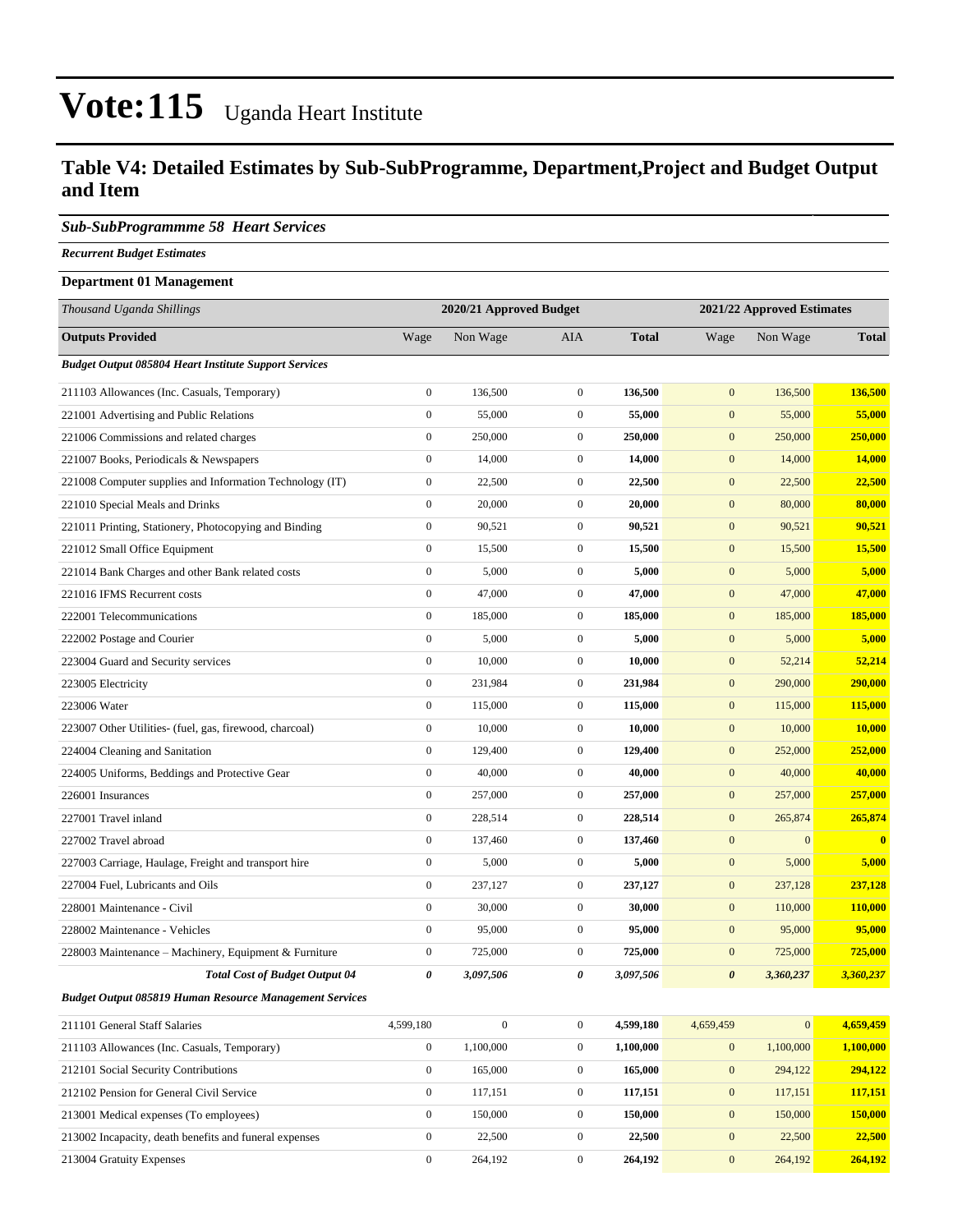| 221002 Workshops and Seminars                                  | $\boldsymbol{0}$ | 15,000                  | $\boldsymbol{0}$ | 15,000       | $\mathbf{0}$          | 23,000                     | 23,000                |
|----------------------------------------------------------------|------------------|-------------------------|------------------|--------------|-----------------------|----------------------------|-----------------------|
| 221003 Staff Training                                          | $\boldsymbol{0}$ | 208,810                 | $\boldsymbol{0}$ | 208,810      | $\mathbf{0}$          | 239,405                    | 239,405               |
| 221004 Recruitment Expenses                                    | $\boldsymbol{0}$ | 20,000                  | $\boldsymbol{0}$ | 20,000       | $\mathbf{0}$          | 50,000                     | 50,000                |
| 221009 Welfare and Entertainment                               | $\boldsymbol{0}$ | 125,400                 | $\overline{0}$   | 125,400      | $\mathbf{0}$          | 125,400                    | 125,400               |
| 225001 Consultancy Services- Short term                        | $\boldsymbol{0}$ | $\mathbf{0}$            | $\overline{0}$   | $\bf{0}$     | $\mathbf{0}$          | 3,244,902                  | 3,244,902             |
| <b>Total Cost of Budget Output 19</b>                          | 4,599,180        | 2,188,053               | 0                | 6,787,233    | 4,659,459             | 5,630,672                  | 10,290,131            |
| <b>Total Cost Of Outputs Provided</b>                          | 4,599,180        | 5,285,559               | 0                | 9,884,739    | 4,659,459             | 8,990,909                  | 13,650,368            |
| <b>Total Cost for Department 01</b>                            | 4,599,180        | 5,285,559               | $\bf{0}$         | 9,884,739    | 4,659,459             | 8,990,909                  | 13,650,368            |
| <b>Total Excluding Arrears</b>                                 | 4,599,180        | 5,285,559               | $\boldsymbol{0}$ | 9,884,739    | 4,659,459             | 8,990,909                  | 13,650,368            |
| <b>Department 02 Medical Services</b>                          |                  |                         |                  |              |                       |                            |                       |
| Thousand Uganda Shillings                                      |                  | 2020/21 Approved Budget |                  |              |                       | 2021/22 Approved Estimates |                       |
| <b>Outputs Provided</b>                                        | Wage             | Non Wage                | AIA              | <b>Total</b> | Wage                  | Non Wage                   | <b>Total</b>          |
| <b>Budget Output 085801 Heart Research</b>                     |                  |                         |                  |              |                       |                            |                       |
| 211103 Allowances (Inc. Casuals, Temporary)                    | $\boldsymbol{0}$ | 223,800                 | $\overline{0}$   | 223,800      | $\mathbf{0}$          | 223,800                    | 223,800               |
| 221002 Workshops and Seminars                                  | $\boldsymbol{0}$ | 29,400                  | $\mathbf{0}$     | 29,400       | $\mathbf{0}$          | 29,400                     | 29,400                |
| 221003 Staff Training                                          | $\boldsymbol{0}$ | 8,000                   | $\boldsymbol{0}$ | 8,000        | $\mathbf{0}$          | 8,000                      | 8,000                 |
| 225001 Consultancy Services- Short term                        | $\boldsymbol{0}$ | 153,000                 | $\boldsymbol{0}$ | 153,000      | $\mathbf{0}$          | 153,000                    | 153,000               |
| 227001 Travel inland                                           | $\boldsymbol{0}$ | 25,800                  | $\boldsymbol{0}$ | 25,800       | $\boldsymbol{0}$      | 25,800                     | 25,800                |
| 227002 Travel abroad                                           | $\mathbf{0}$     | 60,000                  | $\mathbf{0}$     | 60,000       | $\mathbf{0}$          | 60,000                     | 60,000                |
| <b>Total Cost of Budget Output 01</b>                          | 0                | 500,000                 | 0                | 500,000      | $\boldsymbol{\theta}$ | 500,000                    | 500,000               |
| <b>Budget Output 085802 Heart Care Services</b>                |                  |                         |                  |              |                       |                            |                       |
| 211103 Allowances (Inc. Casuals, Temporary)                    | $\boldsymbol{0}$ | 300,000                 | $\overline{0}$   | 300,000      | $\boldsymbol{0}$      | 150,000                    | 150,000               |
| 221010 Special Meals and Drinks                                | $\boldsymbol{0}$ | 160,000                 | $\mathbf{0}$     | 160,000      | $\mathbf{0}$          | 100,000                    | 100,000               |
| 224001 Medical Supplies                                        | $\boldsymbol{0}$ | 5,658,770               | $\mathbf{0}$     | 5,658,770    | $\mathbf{0}$          | 5,658,770                  | 5,658,770             |
| 227001 Travel inland                                           | $\mathbf{0}$     | 37,360                  | $\mathbf{0}$     | 37,360       | $\mathbf{0}$          | $\mathbf{0}$               | $\bf{0}$              |
| <b>Total Cost of Budget Output 02</b>                          | 0                | 6,156,130               | 0                | 6,156,130    | $\boldsymbol{\theta}$ | 5,908,770                  | 5,908,770             |
| <b>Budget Output 085803 Heart Outreach Services</b>            |                  |                         |                  |              |                       |                            |                       |
| 211103 Allowances (Inc. Casuals, Temporary)                    | $\boldsymbol{0}$ | 55,000                  | $\overline{0}$   | 55,000       | $\mathbf{0}$          | 55,000                     | 55,000                |
| 221001 Advertising and Public Relations                        | $\boldsymbol{0}$ | 25,000                  | $\boldsymbol{0}$ | 25,000       | $\mathbf{0}$          | 25,000                     | 25,000                |
| 227001 Travel inland                                           | $\boldsymbol{0}$ | 120,000                 | 0                | 120,000      | $\bf{0}$              | 120,000                    | 120,000               |
| 227004 Fuel, Lubricants and Oils                               | $\boldsymbol{0}$ | 58,000                  | $\boldsymbol{0}$ | 58,000       | $\boldsymbol{0}$      | 58,000                     | 58,000                |
| <b>Total Cost of Budget Output 03</b>                          | 0                | 258,000                 | 0                | 258,000      | $\boldsymbol{\theta}$ | 258,000                    | 258,000               |
| <b>Budget Output 085819 Human Resource Management Services</b> |                  |                         |                  |              |                       |                            |                       |
| 221002 Workshops and Seminars                                  | $\boldsymbol{0}$ | 8,000                   | $\boldsymbol{0}$ | 8,000        | $\boldsymbol{0}$      | $\mathbf{0}$               | $\bf{0}$              |
| 221003 Staff Training                                          | $\boldsymbol{0}$ | 320,000                 | $\boldsymbol{0}$ | 320,000      | $\boldsymbol{0}$      | $\mathbf{0}$               | $\mathbf{0}$          |
| 225001 Consultancy Services- Short term                        | $\boldsymbol{0}$ | 3,129,990               | $\boldsymbol{0}$ | 3,129,990    | $\boldsymbol{0}$      | $\mathbf{0}$               | $\bf{0}$              |
| <b>Total Cost of Budget Output 19</b>                          | 0                | 3,457,990               | 0                | 3,457,990    | $\boldsymbol{\theta}$ | $\pmb{\theta}$             | $\boldsymbol{\theta}$ |
| <b>Total Cost Of Outputs Provided</b>                          | $\bf{0}$         | 10,372,120              | $\bf{0}$         | 10,372,120   | $\bf{0}$              | 6,666,770                  | 6,666,770             |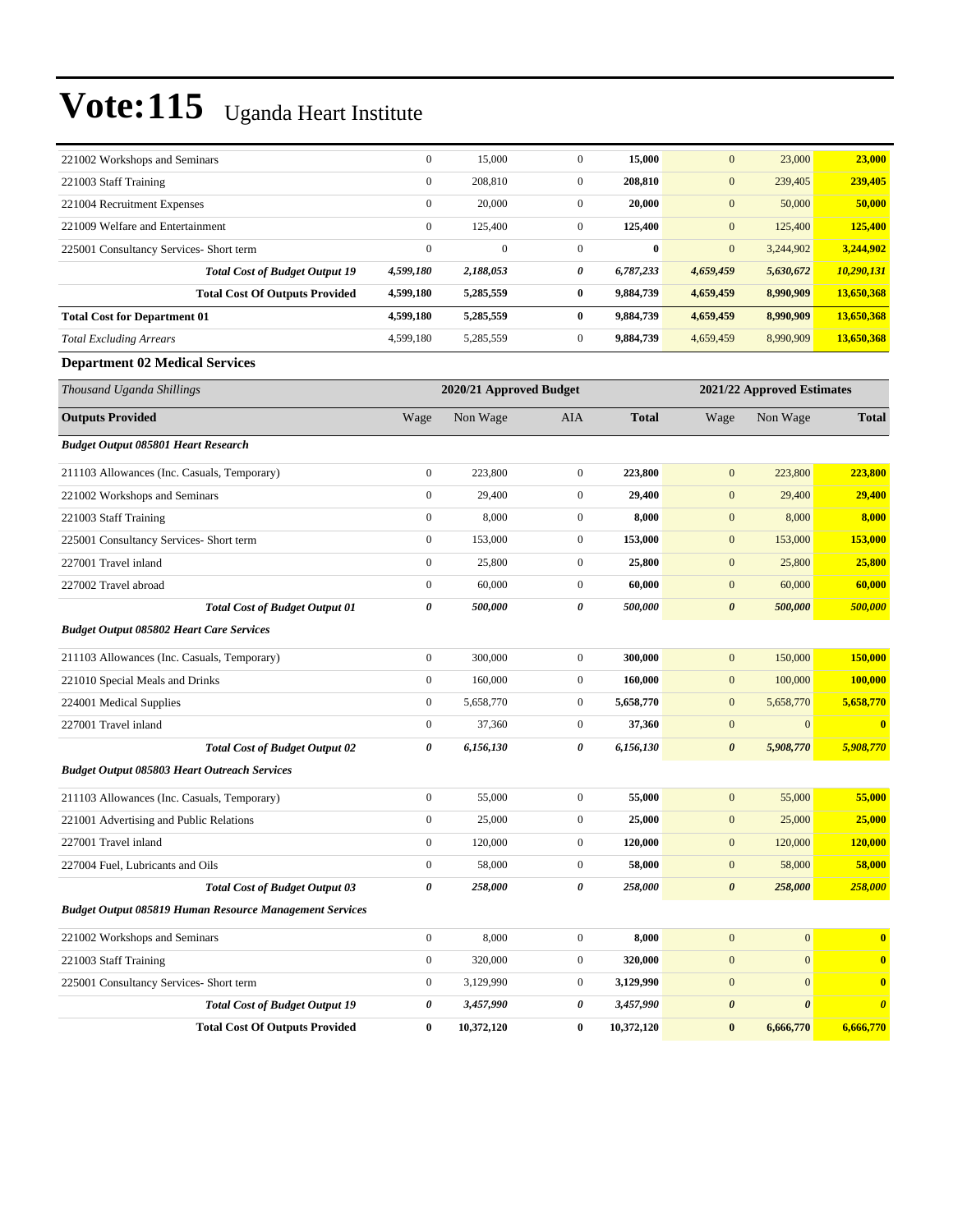| <b>Arrears</b>                                               | Wage             | Non Wage                | <b>AIA</b>     | <b>Total</b> | Wage                       | Non Wage              | <b>Total</b>            |
|--------------------------------------------------------------|------------------|-------------------------|----------------|--------------|----------------------------|-----------------------|-------------------------|
| <b>Budget Output 085899 Arrears</b>                          |                  |                         |                |              |                            |                       |                         |
| 321605 Domestic arrears (Budgeting)                          | $\mathbf{0}$     | 63,188                  | $\overline{0}$ | 63,188       | $\mathbf{0}$               | $\vert 0 \vert$       | $\overline{\mathbf{0}}$ |
| <b>Total Cost of Budget Output 99</b>                        | 0                | 63,188                  | 0              | 63,188       | $\boldsymbol{\theta}$      | $\boldsymbol{\theta}$ | $\boldsymbol{\theta}$   |
| <b>Total Cost Of Arrears</b>                                 | $\bf{0}$         | 63,188                  | $\bf{0}$       | 63,188       | $\bf{0}$                   | $\bf{0}$              | $\overline{\mathbf{0}}$ |
| <b>Total Cost for Department 02</b>                          | $\bf{0}$         | 10,435,308              | 0              | 10,435,308   | $\bf{0}$                   | 6,666,770             | 6,666,770               |
| <b>Total Excluding Arrears</b>                               | $\mathbf{0}$     | 10,372,120              | $\overline{0}$ | 10,372,120   | $\mathbf{0}$               | 6,666,770             | 6,666,770               |
| Department 03 Internal Audit                                 |                  |                         |                |              |                            |                       |                         |
| Thousand Uganda Shillings                                    |                  | 2020/21 Approved Budget |                |              | 2021/22 Approved Estimates |                       |                         |
| <b>Outputs Provided</b>                                      | Wage             | Non Wage                | <b>AIA</b>     | <b>Total</b> | Wage                       | Non Wage              | <b>Total</b>            |
| <b>Budget Output 085804 Heart Institute Support Services</b> |                  |                         |                |              |                            |                       |                         |
| 211103 Allowances (Inc. Casuals, Temporary)                  | $\boldsymbol{0}$ | 7,000                   | $\mathbf{0}$   | 7,000        | $\mathbf{0}$               | 7,000                 | 7,000                   |
| 221011 Printing, Stationery, Photocopying and Binding        | $\mathbf{0}$     | 2,500                   | $\overline{0}$ | 2,500        | $\mathbf{0}$               | 2,500                 | 2,500                   |
| 227001 Travel inland                                         | $\mathbf{0}$     | 7,500                   | $\Omega$       | 7,500        | $\mathbf{0}$               | 7,500                 | 7,500                   |
| <b>Total Cost of Budget Output 04</b>                        | 0                | 17,000                  | 0              | 17,000       | $\boldsymbol{\theta}$      | 17,000                | 17,000                  |
| <b>Total Cost Of Outputs Provided</b>                        | $\bf{0}$         | 17,000                  | $\bf{0}$       | 17,000       | $\bf{0}$                   | 17,000                | 17,000                  |
| <b>Total Cost for Department 03</b>                          | $\mathbf{0}$     | 17,000                  | $\bf{0}$       | 17,000       | $\bf{0}$                   | 17,000                | 17,000                  |
| <b>Total Excluding Arrears</b>                               | $\mathbf{0}$     | 17,000                  | $\mathbf{0}$   | 17.000       | $\mathbf{0}$               | 17,000                | 17,000                  |

*Development Budget Estimates*

#### **Project 1526 Uganda Heart Institute Infrastructure Development Project**

| Thousand Uganda Shillings                                                          |                               | 2020/21 Approved Budget | 2021/22 Draft Estimates |              |                               |                       |              |  |  |  |
|------------------------------------------------------------------------------------|-------------------------------|-------------------------|-------------------------|--------------|-------------------------------|-----------------------|--------------|--|--|--|
| <b>Capital Purchases</b>                                                           | <b>GoU Dev't External Fin</b> |                         | <b>AIA</b>              | <b>Total</b> | <b>GoU</b> Dev't External Fin |                       | <b>Total</b> |  |  |  |
| <b>Budget Output 085872 Government Buildings and Administrative Infrastructure</b> |                               |                         |                         |              |                               |                       |              |  |  |  |
| 281501 Environment Impact Assessment for Capital Works                             | $\mathbf{0}$                  | $\mathbf{0}$            | $\mathbf{0}$            | $\bf{0}$     | 175,625                       | $\mathbf{0}$          | 175,625      |  |  |  |
| 281503 Engineering and Design Studies & Plans for capital<br>works                 | 150,000                       | $\mathbf{0}$            | $\mathbf{0}$            | 150,000      | 2,942,500                     | $\mathbf{0}$          | 2,942,500    |  |  |  |
| 281504 Monitoring, Supervision & Appraisal of Capital work                         | $\mathbf{0}$                  | $\mathbf{0}$            | $\overline{0}$          | $\bf{0}$     | 756,875                       | $\mathbf{0}$          | 756,875      |  |  |  |
| 312101 Non-Residential Buildings                                                   | $\mathbf{0}$                  | $\mathbf{0}$            | $\overline{0}$          | $\bf{0}$     | 275,000                       | $\mathbf{0}$          | 275,000      |  |  |  |
| <b>Total Cost Of Budget Output 085872</b>                                          | 150,000                       | 0                       | 0                       | 150,000      | 4,150,000                     | $\boldsymbol{\theta}$ | 4,150,000    |  |  |  |
| <b>Total Cost for Capital Purchases</b>                                            | 150,000                       | $\mathbf{0}$            | $\overline{0}$          | 150,000      | 4,150,000                     | $\mathbf{0}$          | 4,150,000    |  |  |  |
| <b>Total Cost for Project: 1526</b>                                                | 150,000                       | $\Omega$                | $\overline{0}$          | 150,000      | 4,150,000                     | $\mathbf{0}$          | 4,150,000    |  |  |  |
| <b>Total Excluding Arrears</b>                                                     | 150,000                       | $\mathbf{0}$            | $\overline{0}$          | 150,000      | 4,150,000                     | $\overline{0}$        | 4,150,000    |  |  |  |

#### **Project 1568 Retooling of Uganda Heart Institute**

| Thousand Uganda Shillings                                                            |                        | 2020/21 Approved Budget | 2021/22 Draft Estimates |              |                               |                       |              |  |  |  |
|--------------------------------------------------------------------------------------|------------------------|-------------------------|-------------------------|--------------|-------------------------------|-----------------------|--------------|--|--|--|
| <b>Capital Purchases</b>                                                             | GoU Dev't External Fin |                         | <b>AIA</b>              | <b>Total</b> | <b>GoU</b> Dev't External Fin |                       | <b>Total</b> |  |  |  |
| <b>Budget Output 085875 Purchase of Motor Vehicles and Other Transport Equipment</b> |                        |                         |                         |              |                               |                       |              |  |  |  |
| 312201 Transport Equipment                                                           | 450,000                | $\Omega$                | $\Omega$                | 450,000      | 220,000                       | $\overline{0}$        | 220,000      |  |  |  |
| <b>Total Cost Of Budget Output 085875</b>                                            | 450,000                | $\theta$                | 0                       | 450.000      | 220,000                       | $\boldsymbol{\theta}$ | 220,000      |  |  |  |
| <b>Budget Output 085876 Purchase of Office and ICT Equipment, including Software</b> |                        |                         |                         |              |                               |                       |              |  |  |  |
| 312202 Machinery and Equipment                                                       | 612,170                | $\mathbf{0}$            | $\overline{0}$          | 612.170      | 432,250                       | $\mathbf{0}$          | 432,250      |  |  |  |
| 312213 ICT Equipment                                                                 | 50,000                 | $\mathbf{0}$            | $\mathbf{0}$            | 50,000       | 101,700                       | $\overline{0}$        | 101.700      |  |  |  |
| <b>Total Cost Of Budget Output 085876</b>                                            | 662,170                | 0                       | 0                       | 662,170      | 533,950                       | $\boldsymbol{\theta}$ | 533,950      |  |  |  |